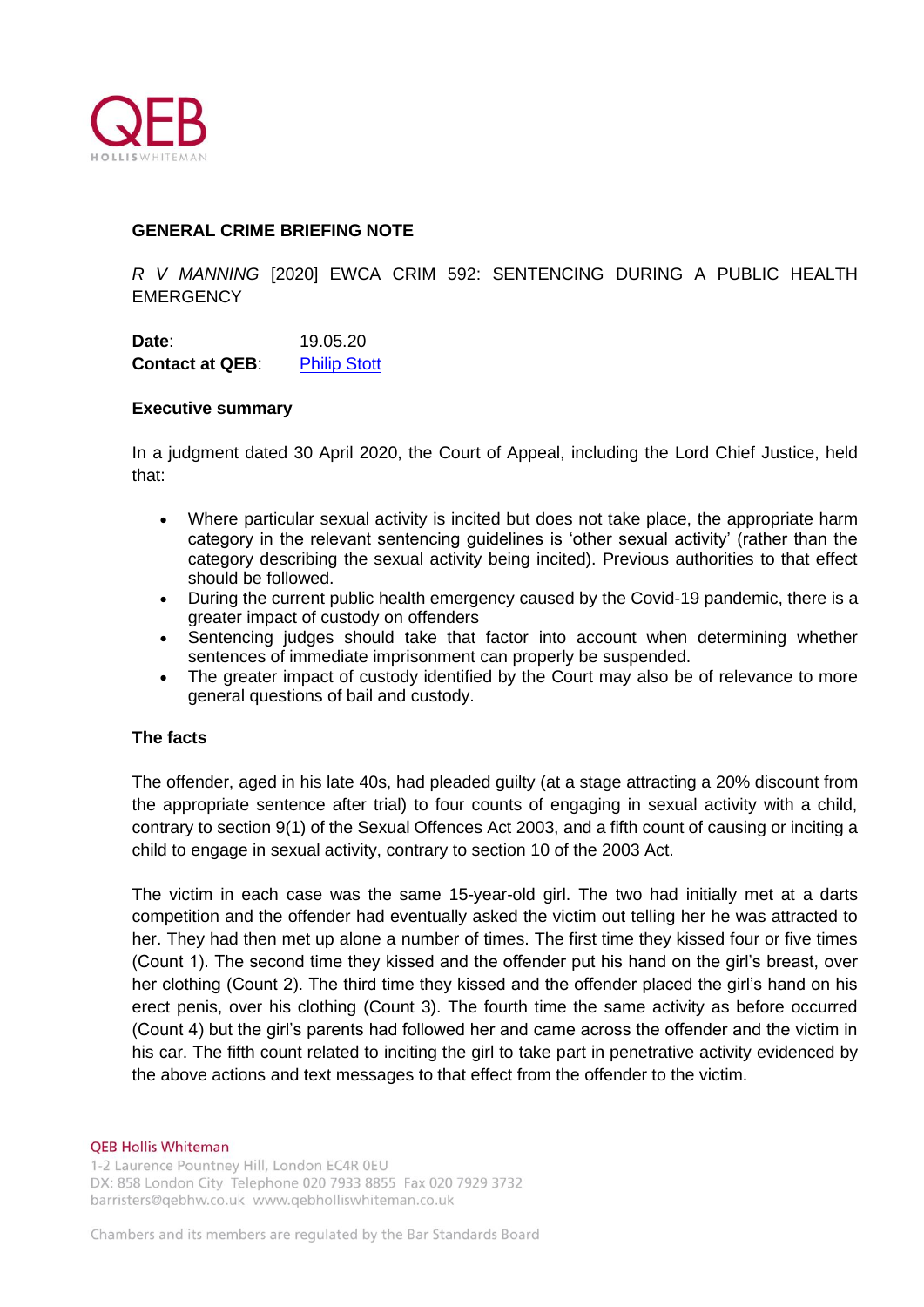

The offender was originally sentenced to imprisonment for 12 months, suspended for 24 months with a nine month electronically monitored curfew and other rehabilitation programme requirements and ancillary orders. This was in large part on the basis that, in the sentencing judge's assessment, the appropriate category for the purposes of the relevant sentencing guidelines for the incitement count was Category 3 ('other sexual activity') with a starting point of imprisonment of six months, rather than Category 1 ('penetration of vagina or anus' or 'penile penetration of mouth') with a starting point of imprisonment for five years. The Solicitor General applied for leave to refer the case to the Court of Appeal as an 'unduly lenient' sentence.

In relation to the facts of this particular case, the Court of Appeal reiterated (as per *Attorney General's Reference No 94 of 2014 (R v Baker)* [2014] EWCA Crim 2752 and *R v Cook* [2018] EWCA Crim 530) that, because the incited sexual activity (penetrative sex) did not actually take place, the appropriate 'harm' category for the purposes of the relevant guidelines was Category 3 ('other sexual activity') rather than Category 1 ('penetration of vagina or anus' / 'penile penetration of mouth'). As such, the sentencing judge's overall categorisation of the seriousness of that particular offence was correct.

The Court of Appeal went on hold that the escalation and number of the incidents, plus the seriousness of the incitement offence even within the appropriate category, was such that the appropriate starting point after trial should have been imprisonment of 30 months after trial, rather than the 15 months the sentencing judge identified. It followed that the sentence was unduly lenient.

However, the Court of Appeal also considered the particular circumstances in which the Reference had come before the Court. At paragraphs 41-42 the Lord Chief Justice stated:

*"41. […] We are hearing this Reference at the end of April 2020, when the nation remains in lockdown as a result of the Covid-19 emergency. The impact of that emergency on prisons is wellknown. We are being invited in this Reference to order a man to prison nine weeks after he was given a suspended sentence, when he has complied with his curfew and has engaged successfully with the Probation Service. The current conditions in prisons represent a factor which can properly be taken into account in deciding whether to suspend a sentence. In accordance with established principles, any court will take into account the likely impact of a custodial sentence upon an offender and, where appropriate, upon others as well. Judges and magistrates can, therefore, and in our judgment should, keep in mind that the impact of a custodial sentence is likely to be heavier during the current emergency than it would otherwise be. Those in custody are, for example, confined to their cells for much longer periods than would otherwise be the case – currently, 23 hours a day. They are unable to receive visits. Both they and their families are likely to be anxious about the risk of the transmission of Covid-19.* 

#### **QEB Hollis Whiteman**

1-2 Laurence Pountney Hill, London EC4R 0EU DX: 858 London City Telephone 020 7933 8855 Fax 020 7929 3732 barristers@qebhw.co.uk www.qebholliswhiteman.co.uk

Chambers and its members are regulated by the Bar Standards Board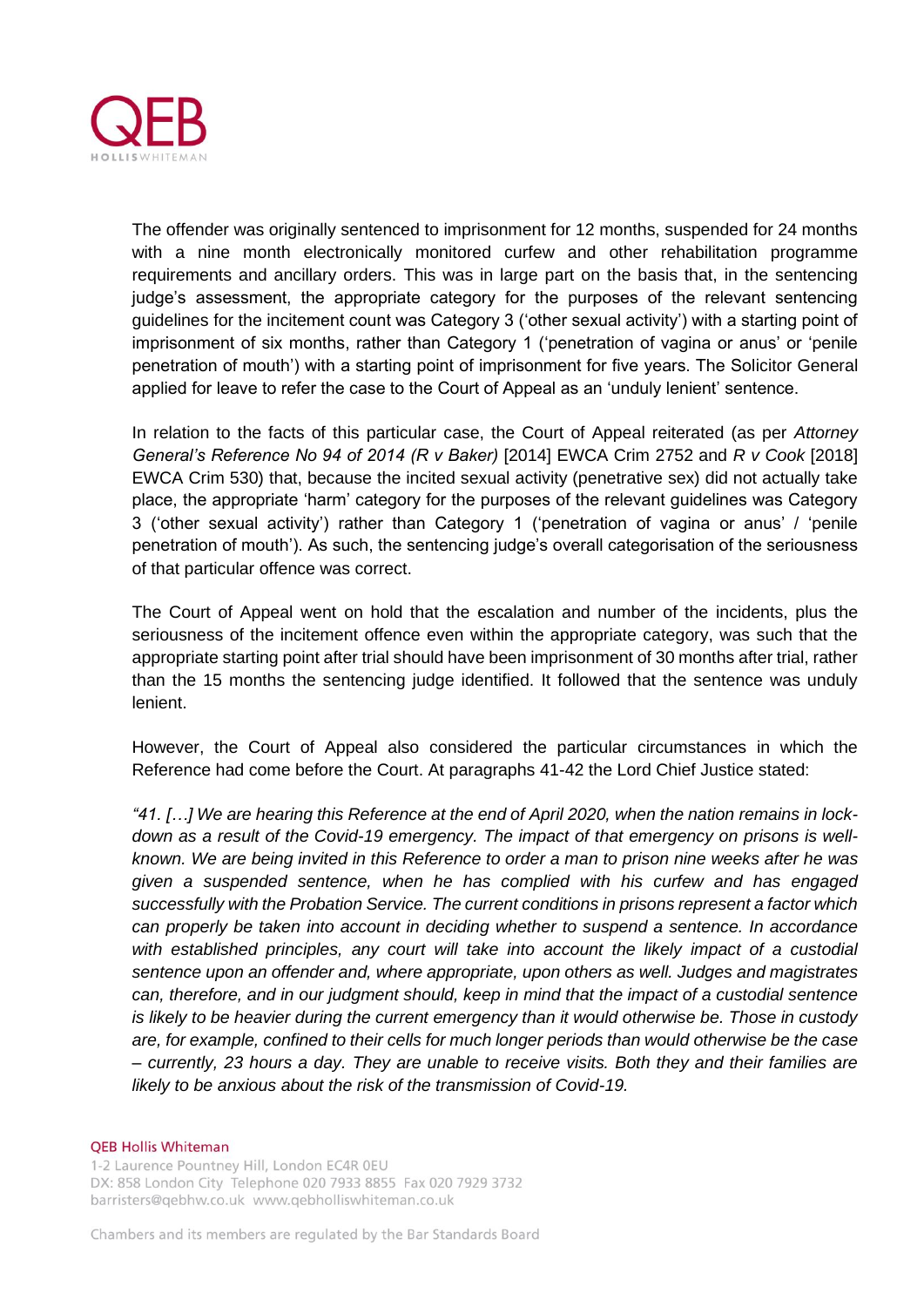

*42. Applying ordinary principles, where a court is satisfied that a custodial sentence must be imposed, the likely impact of that sentence continues to be relevant to the further decisions as to its necessary length and whether it can be suspended."*

The Court of Appeal went on to allow the application by the Solicitor General to the extent that it substituted a custodial term of 24 months for the original term of 12 months. That term remained suspended however, and all the other orders were unaffected.

## **Analysis**

*R v Manning* does not break any new ground in terms of sentencing for sexual offences alone as the issues in the application relating to the particular offences being referred were relatively straightforward.

The great significance of *R v Manning* in the forthcoming months lies in the particular observations of the Lord Chief Justice regarding Covid-19 quoted above. Those comments (coming as they do from the highest judicial level in England and Wales) will potentially have ramifications for many sentencing cases during the coronavirus crisis and may also affect other areas of law as well.

The Lord Chief Justice's statement that '*The current conditions in prisons represent a factor which can properly be taken into account in deciding whether to suspend a sentence'* will of course have a considerable impact those cases falling on the 'cusp' of a decision by the sentencing tribunal as to whether or not to suspend a custodial sentence.

It may also be the case that, where a short *immediate* custodial sentence (measured in the weeks or months) is the only realistic option for a particular defendant, *R v Manning* could be used to argue that the sentence should properly be shorter than normally, because custody is likely to be so much more onerous in the current situation*.*

However, the observations of the Lord Chief Justice potentially raise a number of other important issues as well.

The Court's reasons for determining that the coronavirus causes a greater impact on prisoners mention three specific points (i) the confinement of prisoners to their cells for 23 hours a day (ii) the inability to receive visits and (iii) the anxiety caused by the risk of transmission of the disease in confined quarters like prisons.

In relation to the confinement of prisoners, the Court of Appeal is no doubt right to highlight that these amounts of 'lock-up' make custody extremely difficult for those in prison and are antithetical to proper rehabilitation. Sadly, such lengthy periods of daily incarceration were already well-

### **QEB Hollis Whiteman**

1-2 Laurence Pountney Hill, London EC4R 0EU DX: 858 London City Telephone 020 7933 8855 Fax 020 7929 3732 barristers@qebhw.co.uk www.qebholliswhiteman.co.uk

Chambers and its members are regulated by the Bar Standards Board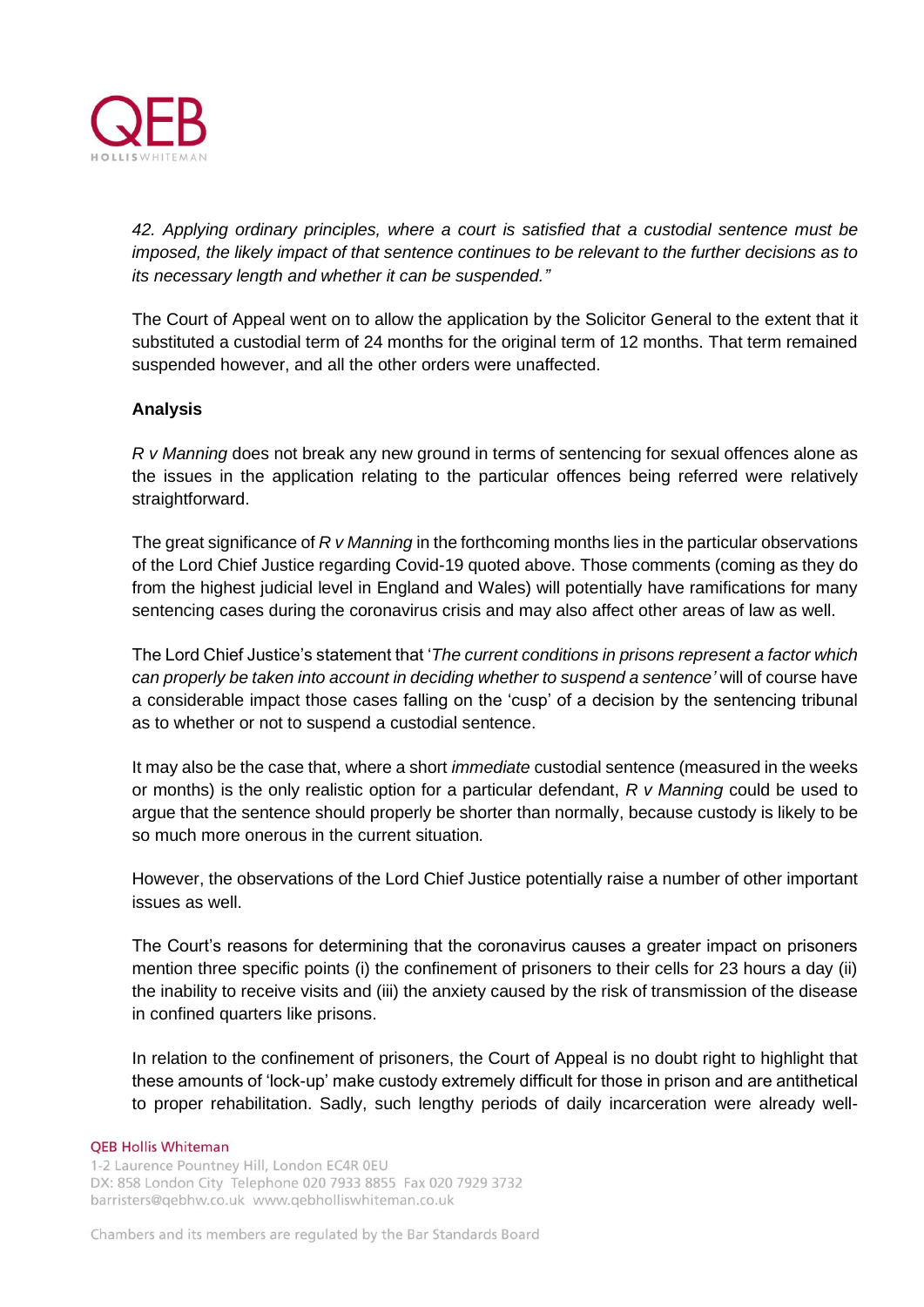

reported features of some parts of the prison estate in at least  $2017<sup>1</sup>$ ,  $2018<sup>2</sup>$  and  $2019<sup>3</sup>$ . Her Majesty's Chief Inspector of Prisons stated in his 2017-2018 report that 38% of detained young adults reported spending less than two hours a day outside their cells.<sup>4</sup> Following the end of the current crisis, if a defendant is able to demonstrate that they remain likely to be held in similarly oppressive conditions, will the observations of the Lord Chief Justice in *Manning* still operate to mean that sentencing tribunals should be more ready to consider options other than immediate imprisonment than they were previously?

Regarding the inability of prisoners to receive visits, disposals other than immediate custody will undoubtedly bring great benefit to those offenders who share a household with others or who have caring responsibilities – no other visits by those outside the household (save one-on-one meetings in public open spaces) being currently allowed for the entirety of the British people in any event. There is, in normal times, great benefit for those in custody who do receive visits from friends and family, and the absence of such contact must operate to make prison harder. Does the laudable regard, expressed by the Court of Appeal in this case, for those offenders who have family considerations which would be disrupted by incarceration, represent something of a departure from the previous line of authorities stating that it would be rare for the family life of an offender to prevail over society's interest in the proper enforcement of the criminal law (see for example *R v Boakye* [2012] EWCA Crim 838)?

Concerns about the greater risk of transmission of coronavirus in confined quarters are not limited to prison environments, but also apply to many other comparable public and private institutions. It surely remains the case that it is primarily the responsibility of the government, and not the sentencing judges, properly to protect the health and well-being of those who are within the care of the State; that applies to prisoners just as much as it does to those who may be involuntary residents of nursing homes, mental health institutions, etc. It could be observed that any failure to provide adequately safe custodial facilities should be addressed by improvements in standards, resources and funding for those institutions, rather than by a change in sentencing approach. Equally, if a particular tranche of offenders can be properly and safely punished and rehabilitated in the community during a pandemic, then that may suggest that those offenders are equally

**QEB Hollis Whiteman** 

<sup>1</sup> https://www.independent.co.uk/news/uk/home-news/prison-riot-causes-report-hmp-bedford-riot-23-hoursday-inmates-locked-up-toilet-papers-report-a8007531.html

<sup>2</sup> https://news.sky.com/story/prisoners-locked-up-in-squalid-cells-for-23-hours-a-day-says-report-11511161

<sup>3</sup> https://www.theguardian.com/society/2019/mar/09/aylesbury-young-offenders-institution-placed-in-specialmeasures

<sup>4</sup>Available at

https://assets.publishing.service.gov.uk/government/uploads/system/uploads/attachment\_data/file/761589/hmiprisons-annual-report-2017-18-revised-web.pdf

<sup>1-2</sup> Laurence Pountney Hill, London EC4R 0EU DX: 858 London City Telephone 020 7933 8855 Fax 020 7929 3732 barristers@qebhw.co.uk www.qebholliswhiteman.co.uk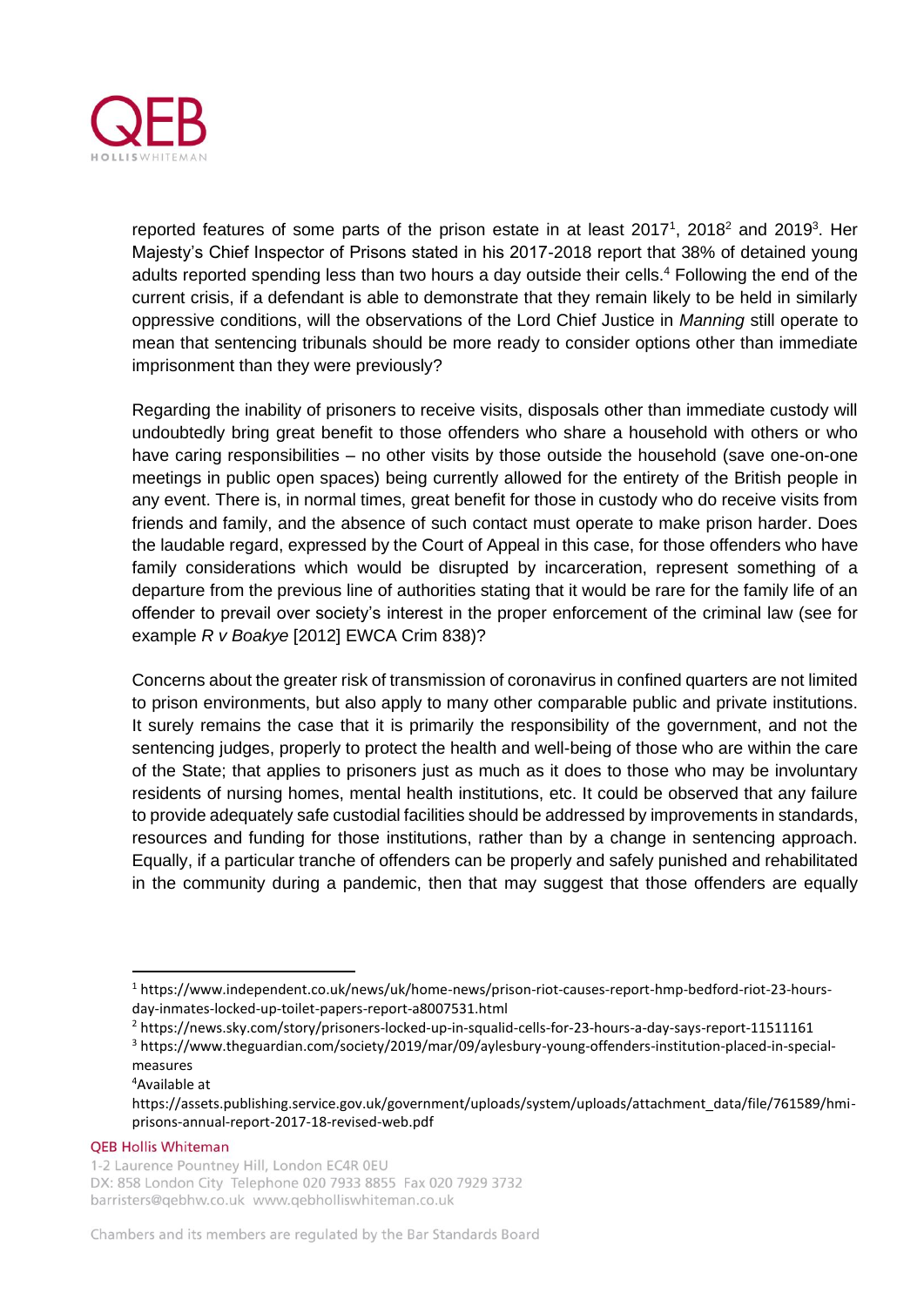

capable of being properly accommodated outside of jail after the pandemic has passed and should be dealt with in that way anyway.

It might be thought that that, in addition to the reasoning of the Court as set out above, the Court would also have had concerns regarding pressure on the prison population as no more than a handful of jury trials are currently occurring. It has been widely reported that, by Monday 27 April 2020, only 33 prisoners (out of an estimated 4,000 eligible prisoners) had been released under a programme designed to ease pressure on the prison population during the crisis.<sup>5</sup> It has recently also been reported that the police are showing a renewed impetus to use out-of-court measures to reduce the backlog of cases building up.<sup>6</sup> In the week ending 15 May 2020, there was a 'useable operational capacity' within the prison/immigration removal centre estate of 82,254 places and a current population of 80,560. That compares with the figures for the week ending 17 May 2019 of capacity of 84,784 and a population of 82,560, indicating that the system is still very close to capacity, just as it was before the pandemic.<sup>7</sup> Although such methods for reducing the prison population are highly desirable (provided of course they implemented in a way which is appropriate and meets the aims of justice), it appears to be unlikely that there will be any transformative effect on the numbers currently in custody, and the provision of proper resources for the prison service remains an imperative.

Outside of the sentencing regime, the observations of the Lord Chief Justice in *R v Manning* may be capable of having some impact on decisions regarding bail. If it is right, as a matter of principle, for the criminal courts to take into account the greater impact of custody during a pandemic when considering 'borderline' sentencing cases, then it may also be arguable that exactly the same considerations should be taken into account when determining bail applications. The test for withholding the right to bail is expressed in Schedule 1, paragraph 2(1) of the Bail Act 1976 as follows: *'The defendant need not be granted bail if the court is satisfied that there are substantial grounds for believing that the defendant, if released on bail (whether subject to conditions or not)*  would *[fail to surrender, commit further offences, interfere with witnesses etc]', (emphasis added),* demonstrating that bail is quintessentially a *discretionary* power held by the criminal courts.

Undoubtedly, there are those defendants who clearly pose such a risk to the public, or the public interest, that they should be remanded in custody pending trial or sentence, no matter what the greater impact of that detention may be during the Covid-19 emergency. There are also many more nuanced cases. It can easily be envisaged that a defendant with a particular medical vulnerability to Covid-19 could properly rely on that specific condition as a reason why they should be granted bail away from a high-risk institution like a prison. If, however, custody during the crisis

**QEB Hollis Whiteman** 

<sup>5</sup> https://www.bbc.co.uk/news/uk-52445806

<sup>6</sup> https://www.thetimes.co.uk/edition/news/criminals-to-avoid-day-in-court-while-legal-backlog-is-clearedffcnvbppz

<sup>7</sup> All data taken from https://www.gov.uk/government/collections/prison-population-statistics

<sup>1-2</sup> Laurence Pountney Hill, London EC4R 0EU DX: 858 London City Telephone 020 7933 8855 Fax 020 7929 3732 barristers@gebhw.co.uk www.gebholliswhiteman.co.uk